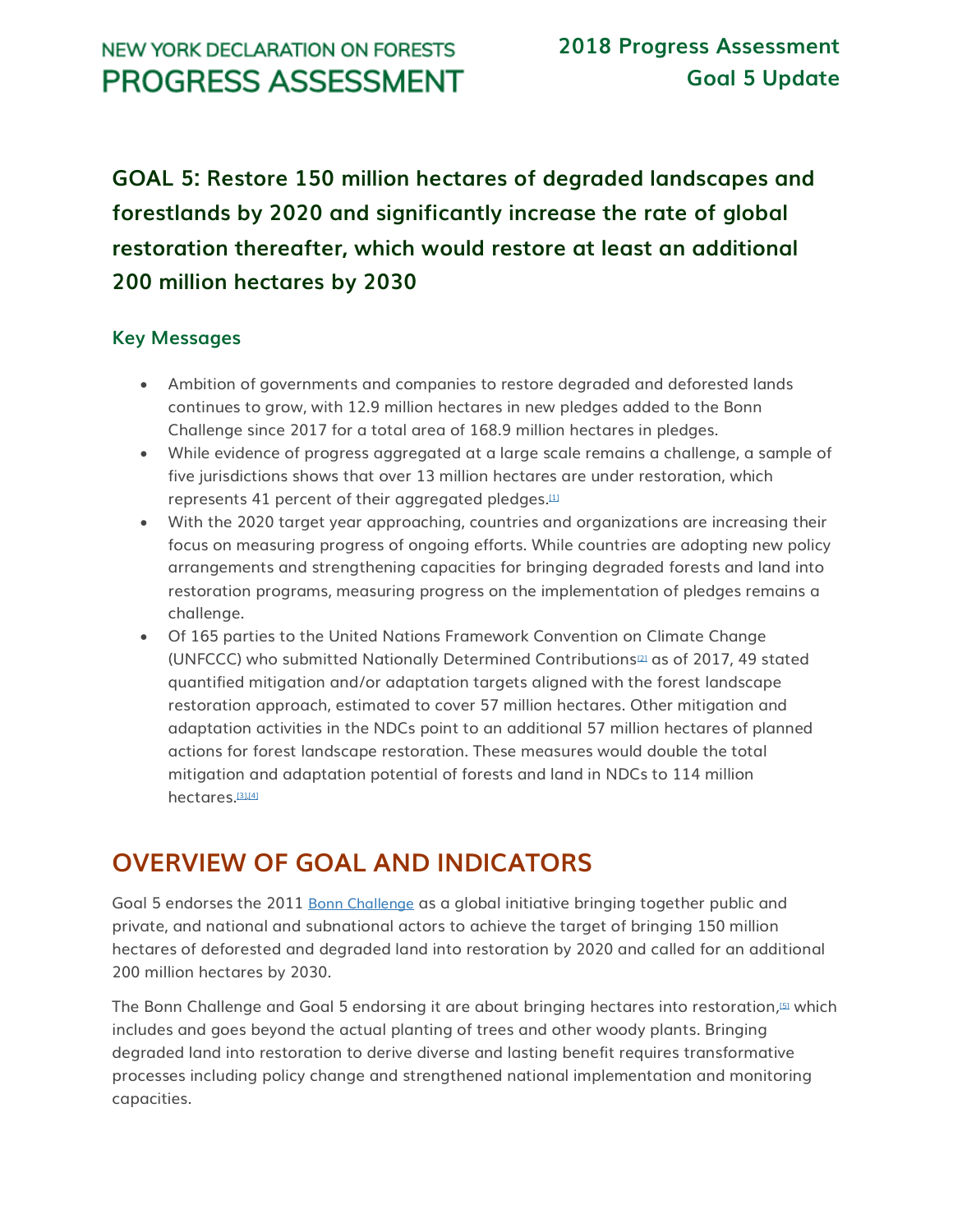## **The potential of forest landscape restoration**

Forest landscape restoration (FLR) is defined as the long-term process of regaining ecological functionality and enhancing human well-being across deforested or degraded forest landscapes.[\[6\]](http://forestdeclaration.org/goal/goal-5/#_edn6) The concept encompasses a mosaic of land uses and transitions including planted forests and woodlots, natural regeneration, silviculture, agroforestry, improved fallows (land left uncultivated to restore soil fertility), mangrove restoration, watershed protection, and erosion control.<sup>[\[7\]](http://forestdeclaration.org/goal/goal-5/#_edn7)</sup> Nature-based solutions, such as the FLR approach, can deliver up to one third of the climate mitigation required by 2030.[\[8\]](http://forestdeclaration.org/goal/goal-5/#_edn8) In addition to this mitigation potential, the restoration, conservation, and sustainable management of forest landscapes enhances the resilience of local communities by improving food and water security and generating livelihoods.

### **Assessing progress**

As in recent years, to assess progress on Goal 5, we provide an update on restoration pledges made under the Bonn Challenge and FLR commitments under the Nationally Determined Contributions (NDCs) that countries submit under the Paris Agreement. The different stages in the process of undertaking restoration; the broad range of biophysical conditions where restoration takes place; the multiple jurisdictions, institutions, or actors involved; as well as the diversity of the types of restoration interventions being implemented to achieve the Bonn Challenge and the NYDF goal, make aggregating hectares being brought into restoration technically challenging. While there are still limited data on progress toward the implementation of Bonn Challenge pledges, the Bonn Challenge Barometer of Progress, which aims to provide a universal reporting framework, is working to close this gap (the Barometer is described further under Data developments, below).

The new indicator under Criteria 1 in the 2018 Goal 5 assessment, adapted from the Bonn Challenge Barometer of Progress, aims to allow the NYDF to reflect on progress toward reporting the area under restoration (Indicator 1.3 in Table 1) by relying on progress made by Bonn Challenge pledgers. The Bonn Challenge Barometer thus refers to area brought into restoration as an area where restoration measures *–* aligned with the FLR principles – have been initiated or are influencing the landscape *to slow or reverse ecological, social, or economic processes* driving degradation or unsustainable land-use stewardship.[\[9\]](http://forestdeclaration.org/goal/goal-5/#_edn9)Landscapes brought into restoration include, for example, agricultural areas where agroforestry and on-farm trees could improve sustainable food and commodity production, or trees planted in managed natural forests, or the connection of forest fragments, among many other approaches.

In 2018, a review and interpretation of countries' NDCs<sup>[\[10\]](http://forestdeclaration.org/goal/goal-5/#_edn10)</sup> provides an additional depth of analysis to this year's assessment.<sup>[\[11\]](http://forestdeclaration.org/goal/goal-5/#_edn11)</sup> The study (further described under Data developments, below) identified additional FLR potential in countries' NDCs beyond the stated targets, which were expressed as voluntary commitments, intended measures, and/or national priorities (referred to in the analysis as non-targets). Though not counted in the goals that countries will hold themselves accountable to under the global stock-take process of the Paris Agreement, these ambitions can have significant impacts for forest landscape restoration and climate change mitigation and adaptation if they are translated into action. Drawing from this study, the 2018 Goal 5 assessment provides the following information: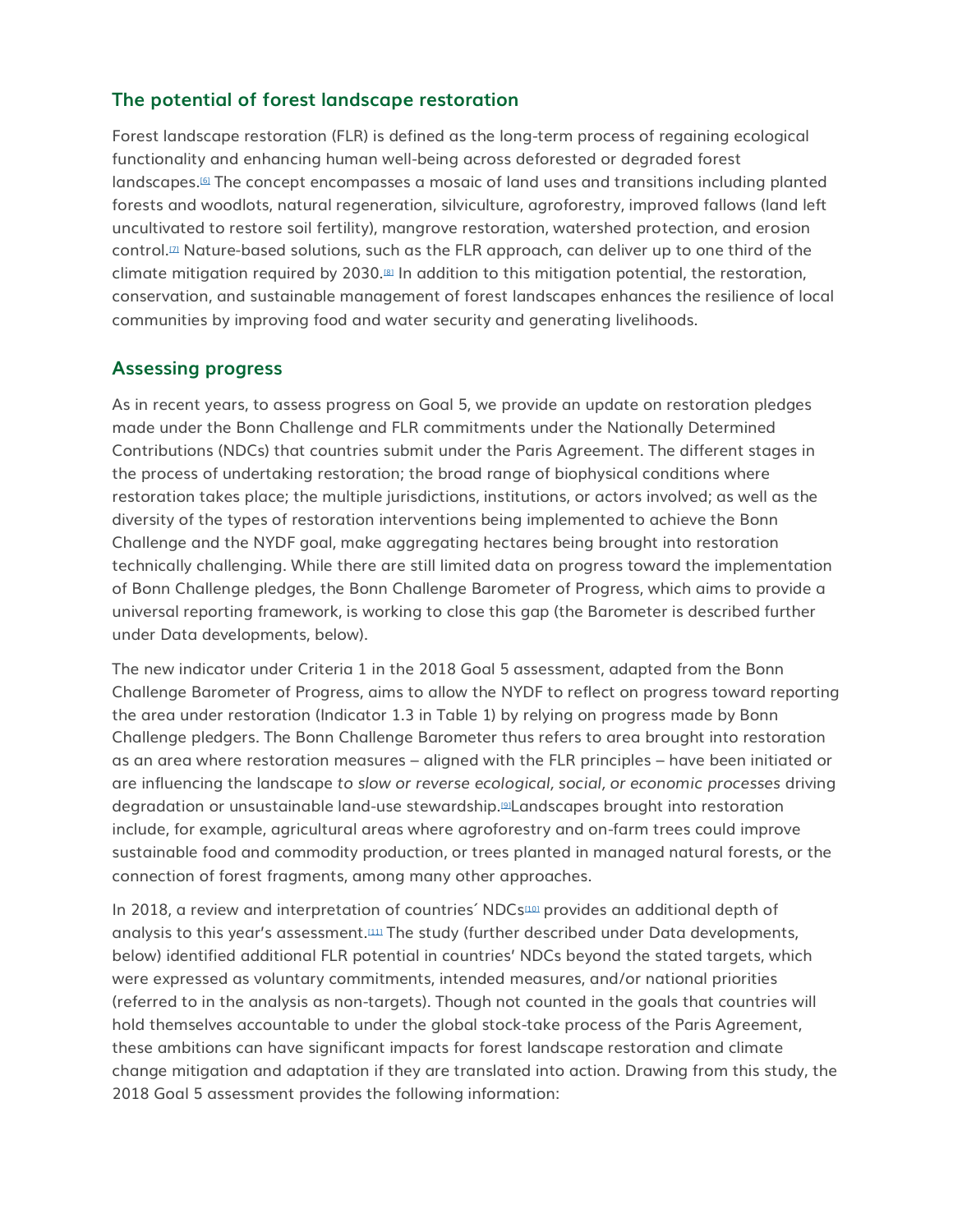- The type of landscape restoration activity indicated in NDC commitments, including planted forests, natural regeneration, agroforestry, and mangrove restoration
- The conditionality of the targets $122$
- The intention of the NDC targets to serve as mitigation or adaptation measures
- An updated accounting of nontarget FLR ambition in NDCs versus the 2017 progress  $asesment$

#### **Table 1: Criteria and Indicators to track Goal 5**

| <b>CRITERIA</b>                                                                                                                                                               | <b>INDICATOR</b>                                                                                                                                                                                                                                                                                                                                                                                                                                                                       |
|-------------------------------------------------------------------------------------------------------------------------------------------------------------------------------|----------------------------------------------------------------------------------------------------------------------------------------------------------------------------------------------------------------------------------------------------------------------------------------------------------------------------------------------------------------------------------------------------------------------------------------------------------------------------------------|
| 1. Forest landscape restoration pledges under<br>the Bonn Challenge                                                                                                           | 1.1 Number of pledges announced<br>1.2 Area of pledges for $2020$ and $2030$ (ha)<br>1.3 Area under restoration (ha)                                                                                                                                                                                                                                                                                                                                                                   |
| 2. Forest landscape restoration activities in<br>Nationally Determined Contributions<br>(NDCs) of Parties to the United National<br>Framework Convention on Climate<br>Change | 2.1 Number of NDCs that include forest landscape restoration activities<br>2.2 Size of forest landscape restoration activities in NDCs under<br>mitigation and adaptation and their conditional nature (ha or<br>tCO <sub>2</sub> e<br>2.3 Size of differentiated forest landscape restoration activities in NDCs<br>(ha or $tCO2e$ )<br>2.4 Size of aggregate forest landscape restoration activities expressed<br>outside official NDC mitigation targets (ha or tCO <sub>2</sub> e) |

# **Findings**

### **Criterion 1: Bonn Challenge forest landscape restoration pledges**

### **Indicator 1.1: Number of pledges announced**

*T*he Bonn Challenge continues to attract new pledges toward its 2020 and 2030 goals. There is a call to action to shift the focus toward implementing current commitments with increased financing and technical support, while continuing to add commitments. Since the launch of the Bonn Challenge in 2011, 56 national and subnational governments, nongovernmental organizations (NGOs), and private companies have made commitments, up from 45 as of the *2017 NYDF Progress Report.* FLR commitments now total around 168.9 million hectares including 2020 and 2030 pledges.

Two developments in 2018 signal continued and growing political will for restoration. In March, 10 state members of the Commission of Central African Forests adopted a *common strategy for the mobilization of financial and technical resources for the implementation of Bonn Challenge commitments.*[\[14\]](http://forestdeclaration.org/goal/goal-5/#_edn14) Countries will each conduct assessments of the economic benefits of restoration while creating a regional investment program to engage potential funders. In June, the Astana Resolution, adopted at the first Bonn Challenge Regional Ministerial Roundtable for the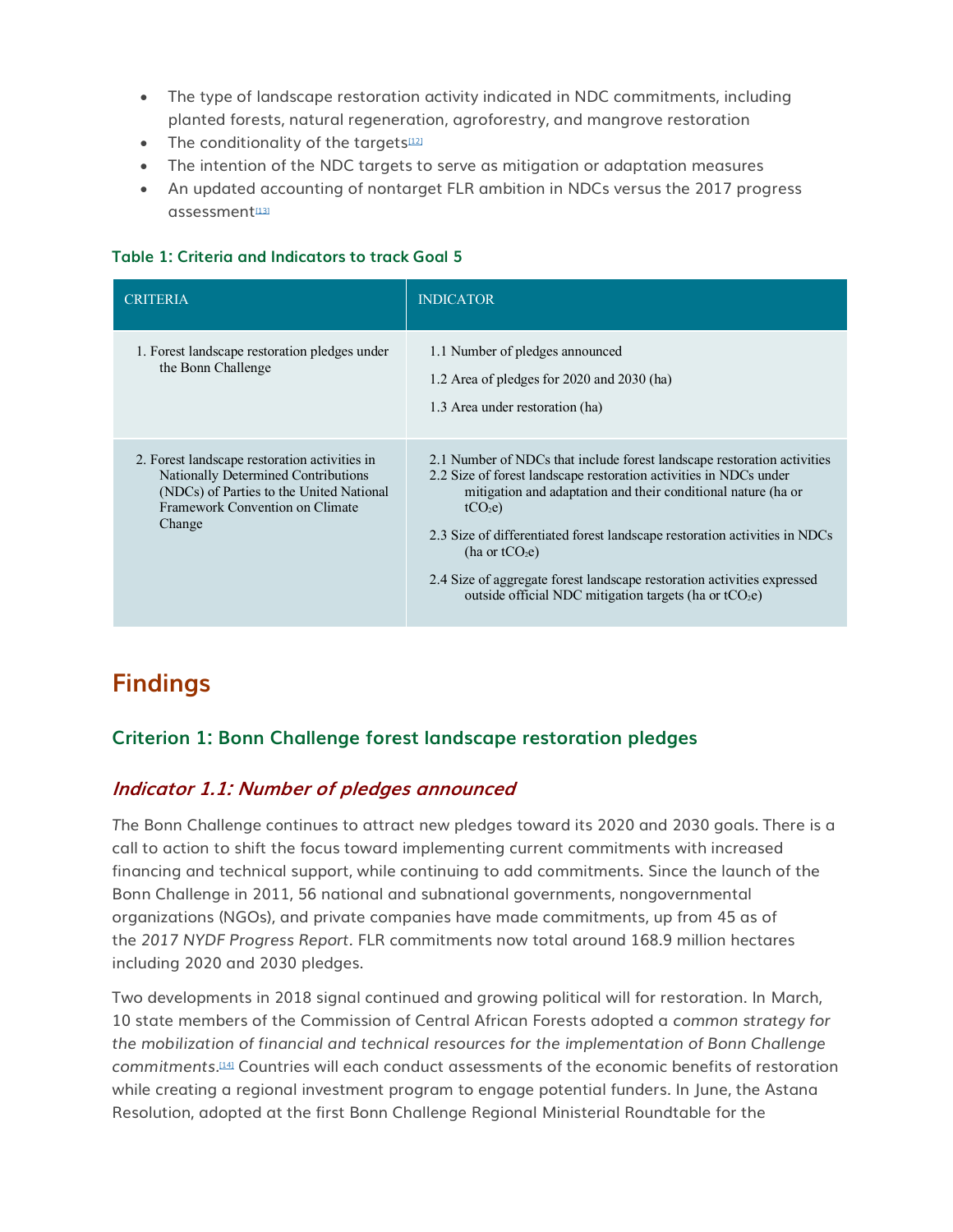Caucasus and Central Asia region, called on development partners, international finance institutions, and the private sector to support national and regional efforts and investment in FLR and for the development of a strategy to scale up and finance FLR efforts.

## **Indicator 1.2: Area of pledges for 2020 and 2030**

Since the *2017 NYDF Progress Report*, Bonn Challenge pledges have increased from roughly 156 million hectares to 168.9 million hectares. Of this total, approximately 94 million hectares are pledged for 2020 and 74.6 million hectares for 2030. This means that, in pledges at least, the first Bonn Challenge milestone of 150 million hectares has been surpassed.<sup>[\[15\]](http://forestdeclaration.org/goal/goal-5/#_edn15)</sup>

## **Indicator 1.3: Area under restoration**

Initial Barometer results based on case studies of five countries show that about 13.4 million hectares have been reported as under restoration. The December 2017 *[Barometer Spotlight](https://portals.iucn.org/library/sites/library/files/documents/2017-060.pdf)  [Report](https://portals.iucn.org/library/sites/library/files/documents/2017-060.pdf)* provides a snapshot of progress:

- Brazil had committed to restoring 12 million hectares of deforested or degraded land by 2030, complementing the earlier Atlantic Forest Restoration Pact (PACTO) pledge of 1 million hectares. While restoration initiatives are underway in Brazil and policy and financial mobilization continue to progress, lack of national aggregated data remains a challenge for reporting on restoration. Several reports show progress at the landscape and jurisdictional levels – for example PACTO has reported over 39,620 hectares under FLR interventions since 2010 – but there is no system for capturing national progress.
- El Salvador made a pledge to restore 1 million hectares by 2030 and has identified over a million hectares with opportunities for restoration. Under the country's Action Plan for Restoration of Ecosystems and Landscapes, about 108,000 hectares have been restored.
- The Mexican states of Campeche, Quintana Roo, and Yucatan have jointly committed to bring into restoration 0.95 million hectares by 2020 and an additional 1.05 million hectares by 2030. Based on data from Mexico's National Forestry Commission, Quintana Roo's restoration program extends over 57,000 hectares.
- A recent analysis by Rwanda's Ministry of Land and Forestry shows that Rwanda has brought into restoration a total of 900,000 hectares since 2011, representing 45 percent of its 2-million-hectare Bonn Challenge pledge, encompassing activities such as ecological restoration in the Gishwati-Mukura National Park, restoration of agroforestry and plantations, and establishment of protective forests for watershed management.
- In 2011, the United States committed to bringing 15 million hectares into restoration, supported by the all-lands approach led by the U.S. Forest Service in the Department of Agriculture. Between 2011 and 2016, the United States has conducted restoration across 12.3 million hectares including restoring or maintaining forest and grassland health, reforestation, removing invasive species, improving wildlife habitat, and initiating risk management measures for catastrophic wildfires.

In addition to the progress reported under Barometer, the government of India has reported that approximately 9.8 million hectares of degraded land have been restored since the launch of the Bonn Challenge. This assessment – based on information on FLR interventions submitted by state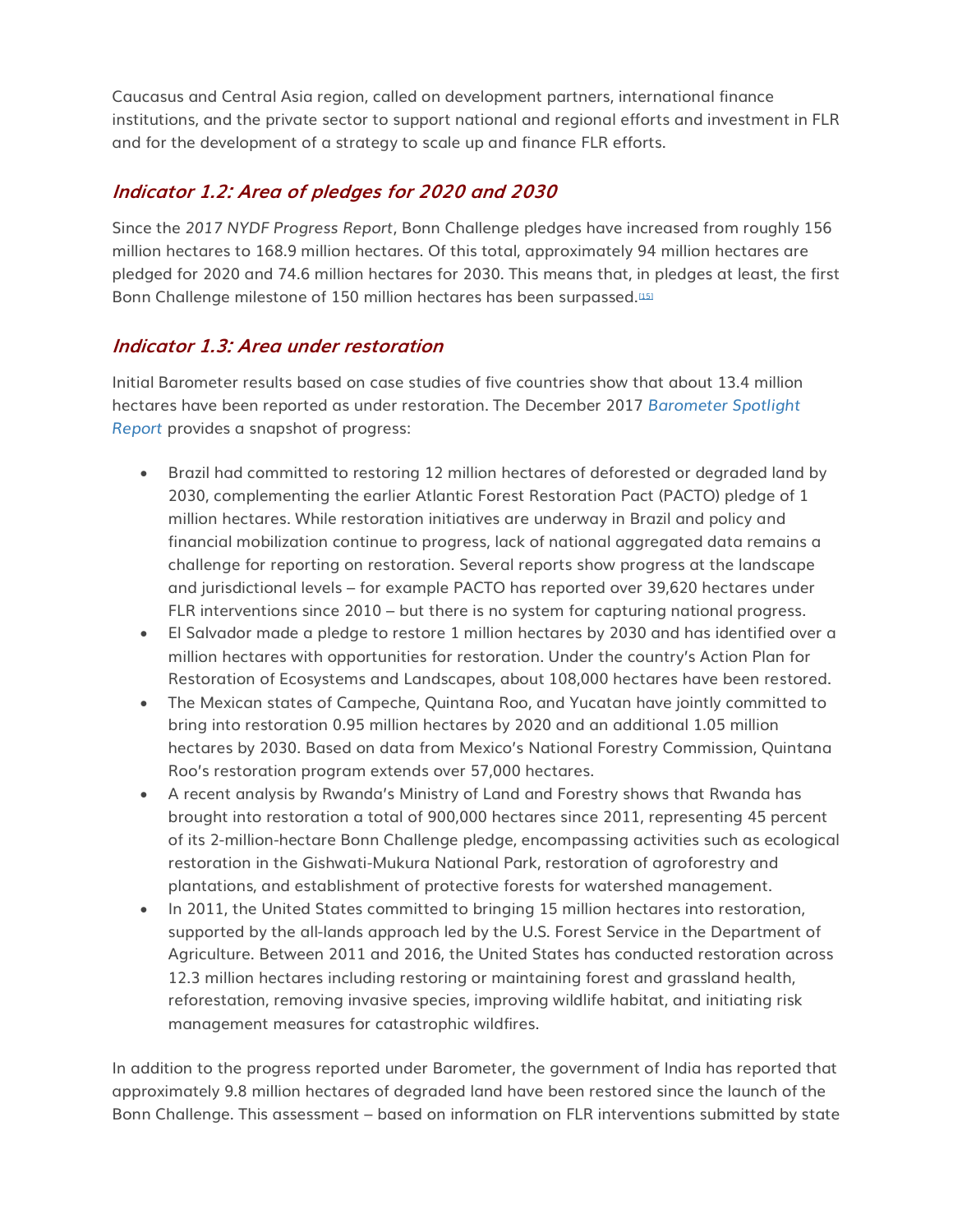and non-state organizations, including NGOs and the private sector – emphasizes the need for additional efforts to provide a more comprehensive overview of all restoration activities underway by all actors nationwide.<sup>[\[16\]](http://forestdeclaration.org/goal/goal-5/#_edn16)</sup>

## **Criterion 2: Forest landscape restoration commitments in NDCs**

## **Indicator 2.1: Number of NDCs that include forest landscape restoration activities**

Of 165 NDCs, 127 contain FLR commitments for mitigation and adaptation, as expressed under both sectoral and economy-wide mitigation targets.<sup>[\[17\]](http://forestdeclaration.org/goal/goal-5/#_edn17)</sup> Only 26 percent of the mitigation commitments are quantified; and of these, the targets expressed in hectares are 16 percent of the total 350-million-hectare restoration target for Goal 5. Quantitative commitments for adaptation add a minimal amount to this total because they represent only 6 percent of NDCs.[\[18\]](http://forestdeclaration.org/goal/goal-5/#_edn18) When considering greenhouse gas monitoring objectives described by countries under the mitigation component of NDCs, 93 countries include FLR activities under economy-wide FLR commitments, and 57 take a sectoral approach.

## **Indicator 2.2: Size of forest landscape restoration activities in NDCs under mitigation and adaptation and their conditional nature**

Although three quarters of NDCs contain forest and land commitments, less than one third (30 percent) make quantifiable mitigation and/or adaptation commitments. The total area of quantified commitments equals 57 million hectares. Of these, 52 million hectares are intended as climate mitigation commitments, while 5 million hectares are adaptation commitments (see Figure 1). Almost half of these commitments (25 million hectares or 7 percent of the 350-millionhectare 2030 target) are from developing countries and would be met unconditionally. Another 32 million hectares of the developing-country target commitments will require support from international donors. Commitments that are expressed in terms of emissions reductions, rather than in hectares, total 3.3 gigatons of  $CO<sub>2</sub>$  equivalent, with 99 percent from mitigation commitments and conditional on international support.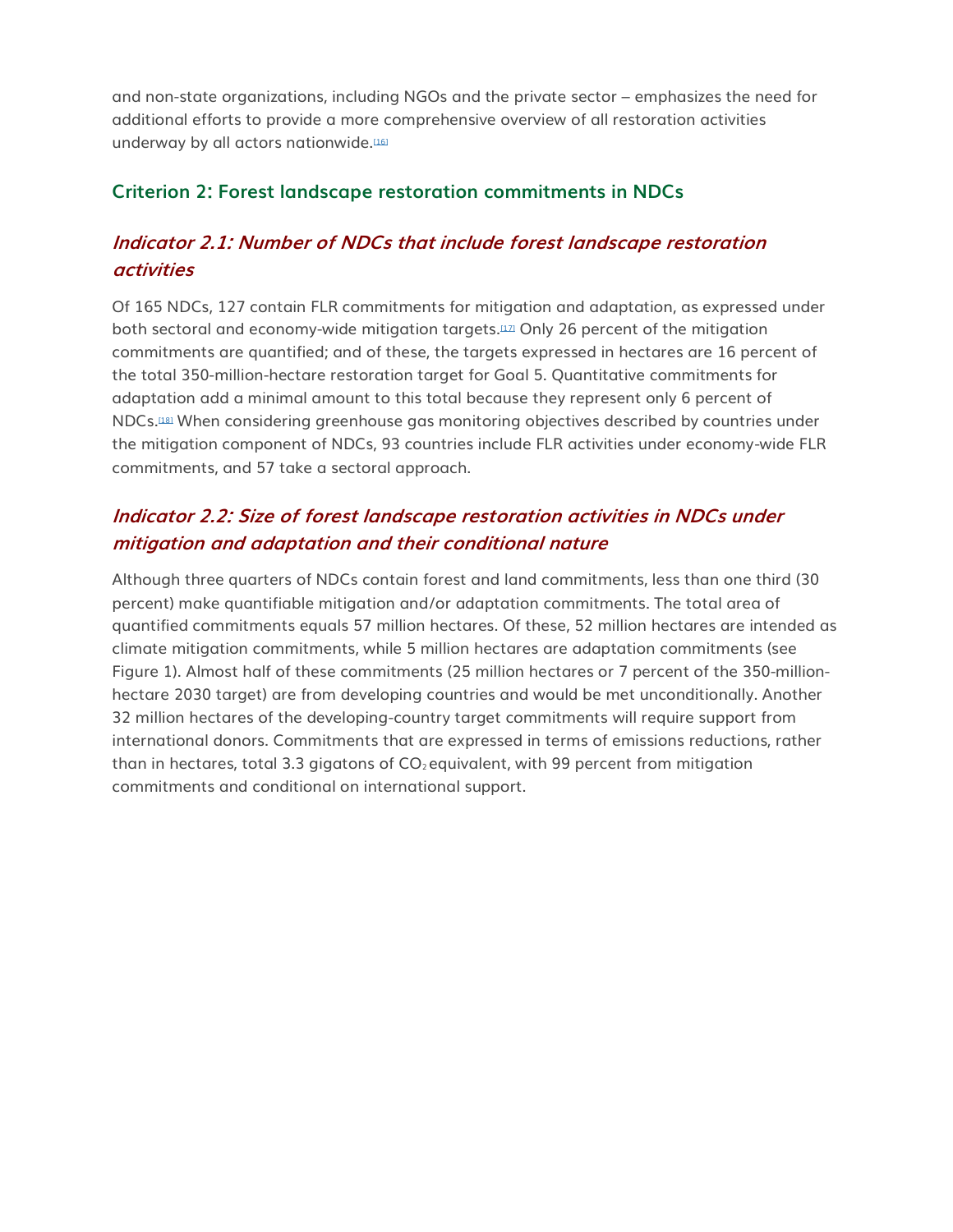**Figure 1. Forest landscape restoration commitments in Nationally Determined Contributions by conditionality and climate targets, in million hectares**



Source: International Union for Conservation of Nature & Climate Focus. (2018). *[Increasing ambition and action on NDCs through FLR: FLR](https://infoflr.org/what-flr/increasing-ambition-and-action-ndcs-through-flr)  [in NDCs analysis.](https://infoflr.org/what-flr/increasing-ambition-and-action-ndcs-through-flr)*

## **Indicator 2.3: Size of differentiated forest landscape restoration activities in NDCs**

Measured in hectares, FLR commitments in NDCs favor certain approaches to forest landscape restoration including reforestation, silviculture, and other<sup>[\[19\]](http://forestdeclaration.org/goal/goal-5/#_edn19)</sup> restoration activities (see Figure 2). The same is true for FLR commitments measured in gigatons of  $CO<sub>2</sub>$  equivalent: 98 percent of the 3.3 gigatons of  $CO<sub>2</sub>$  equivalent in commitments will be achieved through reforestation activities rather than other forms of forest management. While FLR activities are broadly described in NDCs, the descriptions do not always specify the policies or measures expected to achieve the commitments.[\[20\]](http://forestdeclaration.org/goal/goal-5/#_edn20)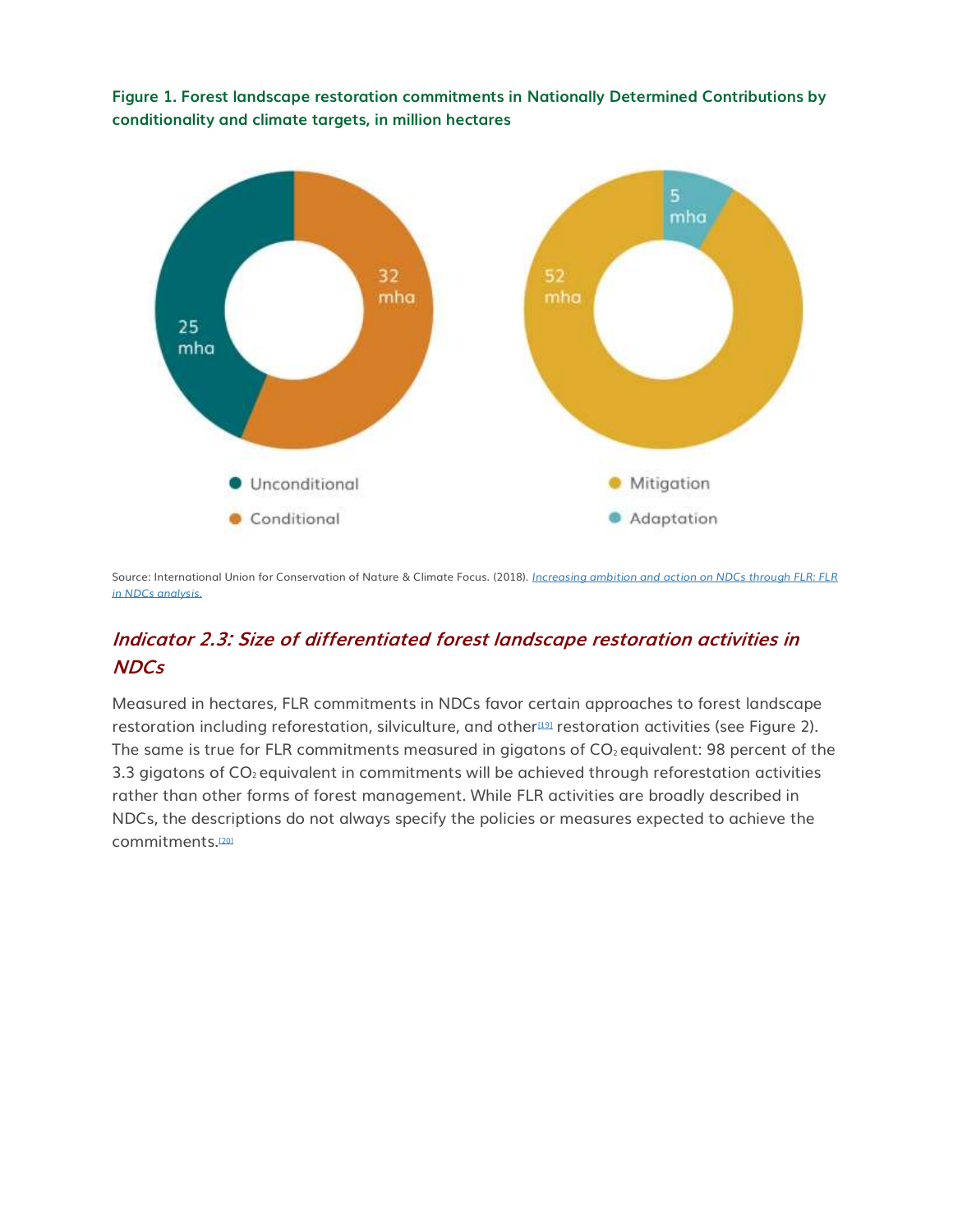#### **Figure 2. Forest landscape restoration commitments in Nationally Determined Contributions by type of activity, in million hectares**



Source: International Union for Conservation of Nature & Climate Focus. (2018). *[Increasing ambition and action on NDCs through FLR: FLR](https://infoflr.org/what-flr/increasing-ambition-and-action-ndcs-through-flr)  [in NDCs analysis.](https://infoflr.org/what-flr/increasing-ambition-and-action-ndcs-through-flr)*

## **Indicator 2.4: Size of aggregate forest landscape restoration action expressed outside official NDC mitigation targets**

NDCs often include contextual content that falls outside the scope of explicit mitigation and adaptation targets, which can describe voluntary national efforts or intended measures. Such "non-targets" represent substantial restoration goals and could double the impact of NDCs, adding another 57 million hectares to overall ambitions. Non-targets expressed as emissions reductions add an additional 5.4 million metric tons of  $CO<sub>2</sub>$  equivalent. When non-targets are combined with commitments, 114 million hectares, or one third of Goal 5's 2030 target, is reflected in the NDCs.

### **Data developments**

New developments underway will help address gaps in data and provide evidence of successful FLR implementation.

• **The Bonn Challenge and its Barometer of Progress.** This initiative, launched by the International Union for Conservation of Nature (IUCN) with the support of the Government of Germany in 2016, initiated several pilots in 2017. The Barometer aims to provide a flexible and universally applicable framework to help countries identify, assess, track and report on progress on implementation of their Bonn Challenge and NYDF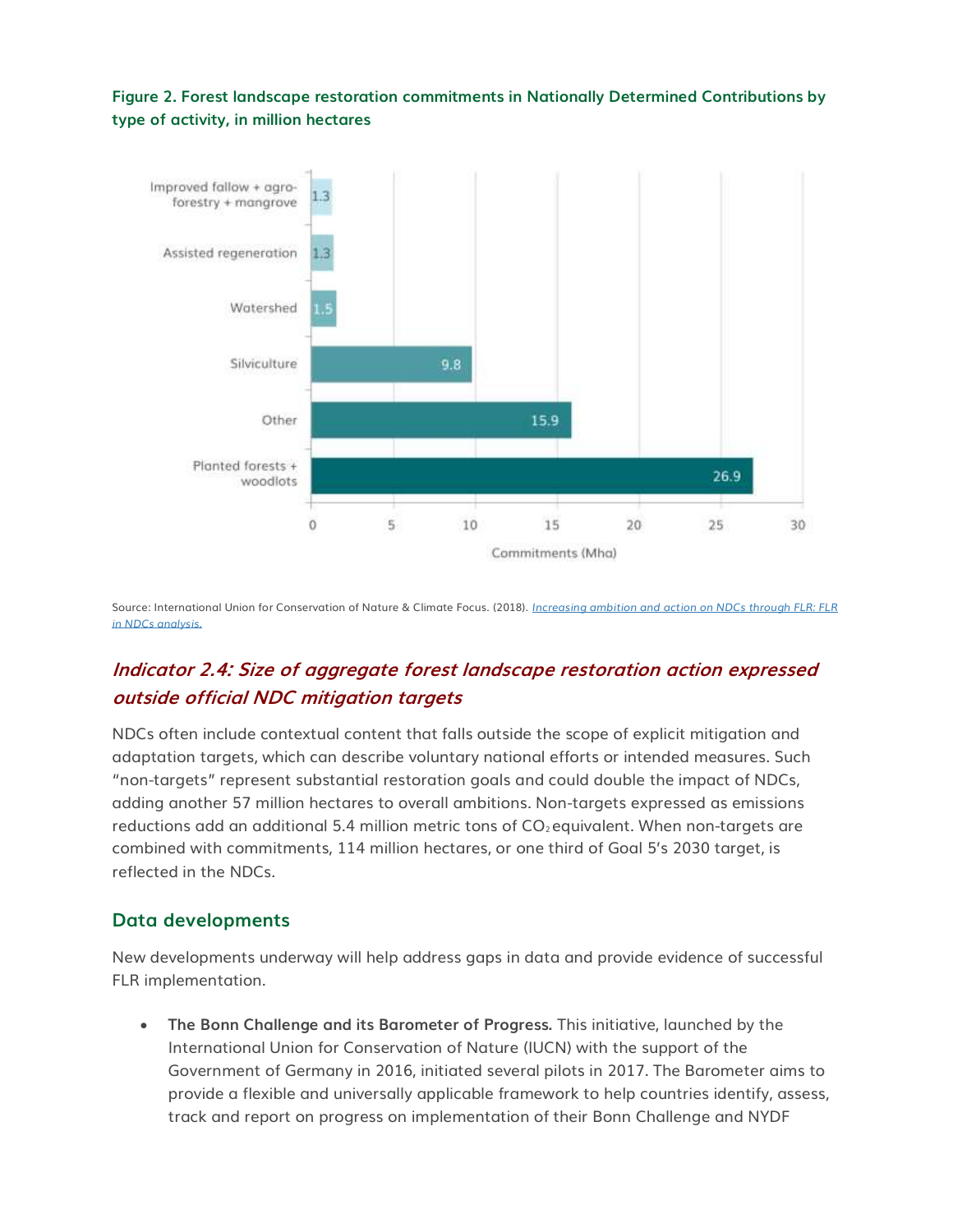restoration commitments. The Bonn Challenge Barometer of Progress was developed as a framework for tracking commitments under the Bonn Challenge, as well as to identify opportunities for knowledge sharing and collaboration, and for leveraging targeted technical and financial resources to scale up restoration. The Barometer represents a powerful tool for pledgers to demonstrate sustained political will and transformational changes to achieve their commitments, while avoiding imposing an additional reporting burden on pledgers because it aligns with other international reporting requirements and national reporting schemes. The Barometer tracks progress under two overarching dimensions: "success factors," which include improvements in policies and institutional arrangements, and commitments to finance restoration, technical knowledge, and baseline data collection and identification of priority restoration interventions; and "results and benefits," which include hectares brought under restoration, associated benefits to biodiversity and carbon sequestration, and jobs generated. In 2017, pilots of the Barometer in five countries showed how countries were improving coordination and policy coherence across land-use policies by formalizing cross-sectoral and multi-level roundtables and task forces to address essential enabling conditions for sustained FLR strategies. The Barometer *2017 Spotlight Report* highlights the importance of mainstreaming FLR approaches in national climate and development policies, as in the case of El Salvador's Landscape and Ecosystem Restoration Strategy. Funding and implementing capacities were identified as barriers for greater restoration efforts.  $21$ 

- **Estimate of carbon sequestered in the area under restoration.** Under the Bonn Challenge Barometer, the mitigation impact of bringing hectares into restoration will be tracked by estimating the carbon sequestered in those hectares – and through particular restoration activities – reported by countries (as described in Indicator 1.3). The Bonn Challenge Barometer has not yet started reporting this information, but it is anticipated that climate impacts from restoration may already be monitored and reported under other national reporting commitments, such as the UNFCCC or the Convention on Biological Diversity. To ensure consistent reporting at the global level, the Bonn Challenge's mitigation impact data will be informed by those reports in considering area under restoration, as well as FLR activity-specific removal factors for improved accuracy.
- **Forest landscape restoration in NDCs analysis.** The 2018 FLR in NDCs analysis by IUCN and Climate Focus<sup>[\[22\]](http://forestdeclaration.org/goal/goal-5/#_edn22)</sup> aims to inspire more robust and ambitious NDCs towards 2020 by understanding NDCs as statements of political intent rather than as climate action plans for climate. This interpretation and the analysis provided highlight opportunities and challenges for NDCs to convert political intent into quantified commitments. The analysis examined the "role and potential" of FLR approaches for maximizing the mitigation and resilience potential of nature-based solutions. While reforestation, afforestation, and silviculture are the most referenced land-based mitigation strategies in NDCs for greater carbon sequestration, only 30 percent of NDCs offer measurable commitments, and only 9 percent of those express such commitments in metric tons of CO2 equivalent. Agroforestry is considered a mitigation strategy in 24 percent of NDCs,

but a smaller number of NDCs offer measurable commitments.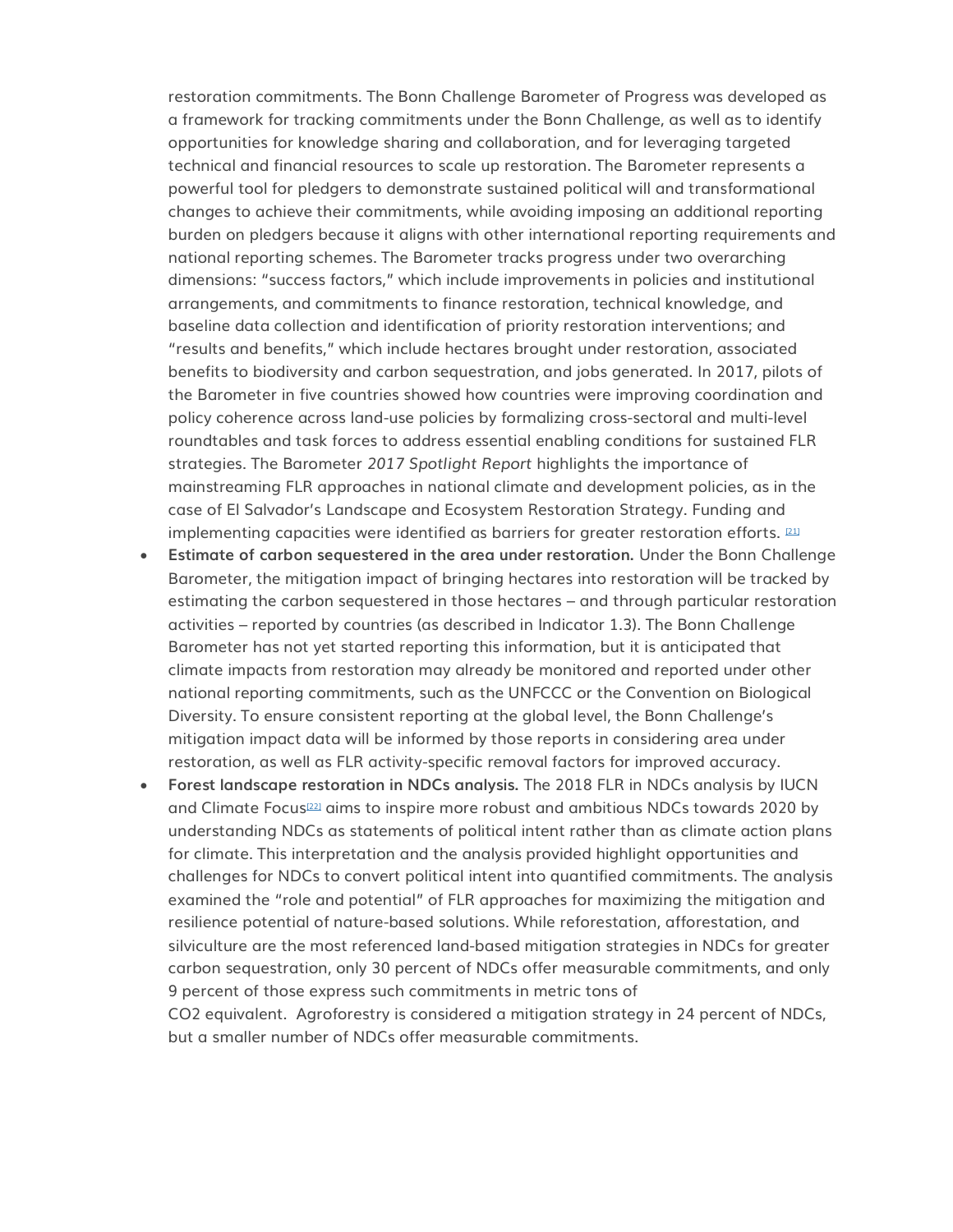#### **Authors: Alan Kroeger (Climate Focus) and María García Espinosa (International Union for Conservation of Nature)**

<sup>III</sup> Considering all measures that have been initiated or are influencing the landscape to slow or reverse ecological, social, or economic processes driving degradation or unsustainable land-use stewardship.

<sup>21</sup> As per ratification of the Paris Agreement. UNFCCC Secretariat (n.d.). [NDC registry \(interim\).](http://www4.unfccc.int/ndcregistry/Pages/Home.aspx)

[\[3\]](http://forestdeclaration.org/goal/goal-5/#_ednref3) International Union for the Conservation of Nature (IUCN) & Climate Focus. (2018). *[Increasing ambition](https://infoflr.org/what-flr/increasing-ambition-and-action-ndcs-through-flr)  [and action on NDCs through FLR: FLR in NDCs analysis.](https://infoflr.org/what-flr/increasing-ambition-and-action-ndcs-through-flr)*

[\[4\]](http://forestdeclaration.org/goal/goal-5/#_ednref4) These figures are estimated using only quantifiable commitments for a 2021–30 implementation period and are expressed in hectares.

■ Considering all measures that have been initiated or are influencing the landscape to slow or reverse ecological, social, or economic processes driving degradation or unsustainable land-use stewardship.

**Example The Global Partnership on Forest and Landscape Restoration. (2016). What is forest and landscape** [restoration?;](http://www.forestlandscaperestoration.org/what-forest-and-landscape-restoration) IUCN. (2018). [What is FLR?I](https://infoflr.org/what-flr/)nfoFLR.

[\[7\]](http://forestdeclaration.org/goal/goal-5/#_ednref7) Dave, R., Saint-Laurent, C., Moraes, M., Simonit, S., Raes, L., & Karangwa, C. (2017). *[Bonn Challenge](https://portals.iucn.org/library/sites/library/files/documents/2017-060.pdf)  [Barometer of Progress: Spotlight report 2017.](https://portals.iucn.org/library/sites/library/files/documents/2017-060.pdf)*Gland, Switzerland: IUCN.

<sup>a</sup> Griscom, B.W., Adams, J., Ellis, P.W., Houghton, R.A., Lomax, G., Miteva, D., et al. (2017). Natural climate [solutions.](http://www.pnas.org/content/114/44/11645) *Proceedings of the National Academy of Sciences of the United States of America, 114*(44), 11645-11650.

**International Union for the Conservation of Nature (IUCN). (2017). [The Bonn Challenge Barometer](https://infoflr.org/bonn-challenge/bonn-challenge-barometer)...** 

[\[10\]](http://forestdeclaration.org/goal/goal-5/#_ednref10) The FLR in NDCs analysis applied a common approach to interpret FLR activities in an attempt to compare and aggregate current and potential ambition and action described by countries in NDCs. For more detailed information on the methodological considerations applied, see the [FLR in NDCs](https://infoflr.org/sites/default/files/2018-07/flr_in_ndcs_database_analytical_framework_0.pdf)  [methodological framework](https://infoflr.org/sites/default/files/2018-07/flr_in_ndcs_database_analytical_framework_0.pdf) .

[\[11\]](http://forestdeclaration.org/goal/goal-5/#_ednref11) International Union for the Conservation of Nature (IUCN) & Climate Focus. (2018). *[Increasing ambition](https://infoflr.org/what-flr/increasing-ambition-and-action-ndcs-through-flr)  [and action on NDCs through FLR: FLR in NDCs analysis.](https://infoflr.org/what-flr/increasing-ambition-and-action-ndcs-through-flr)*

[\[12\]](http://forestdeclaration.org/goal/goal-5/#_ednref12) Unconditional targets are those that a country commits to implement without outside support; conditional targets are contingent, in most cases, on international financial, technical, and capacity-building support.

[\[13\]](http://forestdeclaration.org/goal/goal-5/#_ednref13) The 2017 assessment defined nontargets as all targets outside of explicit mitigation targets, but now the targets in the adaptation section of NDCs are accounted for separately from nontargets.

International Union for the Conservation of Nature (IUCN). (2018, March 21). Global headway for Bonn Challenge at Brazil [and the Republic of Congo events.](https://www.iucn.org/news/forests/201803/global-headway-bonn-challenge-brazil-and-republic-congo-events) *IUCN, News.*

**151 The Bonn Challenge. (n.d.). [Home.](http://www.bonnchallenge.org/)** 

[\[16\]](http://forestdeclaration.org/goal/goal-5/#_ednref16) SDG Knowledge Hub. (2018, August 16). [India presents the first Bonn Challenge Country Progress Report.](http://sdg.iisd.org/news/india-presents-the-first-bonn-challenge-country-progress-report/)

[\[17\]](http://forestdeclaration.org/goal/goal-5/#_ednref17) Sectoral mitigation targets refer to targets for specific sectors of the economy, and economy-wide targets include the forest and land sector in national-level targets with other sectors.

[\[18\]](http://forestdeclaration.org/goal/goal-5/#_ednref18) Only quantifiable commitments expressed in hectares have been considered for estimating this figure, summing 56.7 million hectares. Quantifiable commitments expressed in metric tons of CO<sub>2</sub> equivalent represent 3.28 GtCO<sub>2</sub>e.